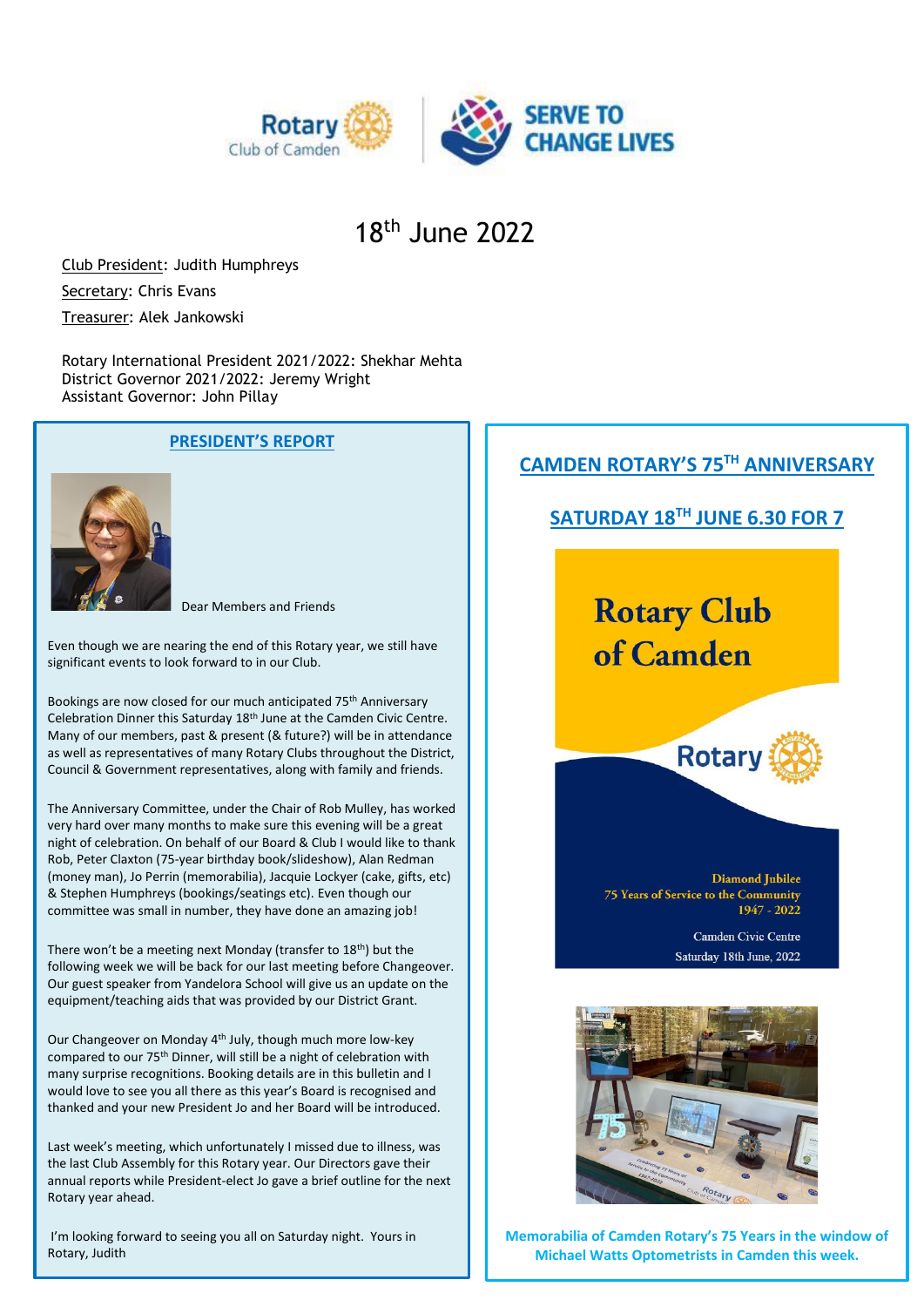## **Upcoming Events**

#### Camden Rotary Club 75th

Anniversary Celebration Camden Civic Centre Jun 18, 2022 7:00 PM - 11:00 PM

No Meeting - Transferred to 18th June Jun 20, 2022

**District Changeover** Jun 26, 2022 12:00 PM - 4:00 PM

#### Yandelora School -

Donation/Grant Camden Golf Club Jun 27, 2022 7:00 PM - 8:30 PM

Camden Rotary Club Changeover Camden Golf Club Jul 04, 2022 7:00 PM - 9:00 PM

### David Cadden - Macarthur **Credit Union** Camden Golf Club Jul 11, 2022 7:00 PM - 8:30 PM

**Bunnings Barbeque Bunnings Narellan** Jul 17, 2022  $8:00$  AM  $-$  4:00 PM

#### **IMPORTANT MEETING INFORMATION**

If you are **NOT** attending the meeting, or **to register** your guests, you must notify the Attendance Committee by email. (**No later than midday Friday)**

[camdenrotaryattendance@gmail.com](mailto:camdenrotaryattendance@gmail.com)



**We are seeking volunteers for the ''Science & Engineering Challenge'' on Friday 24th June at Thomas Reddall High School at Ambarvale.**

**If you would like to support the local High Schools and students involved in this excellent STEM event please contact President Judith asap.**

#### **CLUB ASSEMBLY**

**\_\_\_\_\_\_\_\_\_\_\_\_\_\_\_\_\_\_\_\_\_\_\_\_\_\_\_\_\_\_\_\_\_\_\_\_\_\_\_\_\_\_\_\_\_\_\_\_\_\_**

**Last week we held our last Club Assembly for this Rotary year. President Elect Jo chaired the meeting where Directors gave reports and updates on their areas of responsibility.**



**CONGRATULATIONS to [Rosemary Kariuki](https://www.facebook.com/rosemary.kariuki?__cft__%5b0%5d=AZWGFkx5qZWRWeZ2fg8P9ZSFsL28PrHHrofEZntciJMcGP4nmBQKQOmzBJsL9SJaC6UytGPfFJ3vO9QhRE70OIm6UV0UOb3MHz6cA06SNGR5Lo64_D0HHph8ipAl3GAQORpMEfEp1OHX6l904EUI3_QdCuy543iVUNOKjncC0jmc8fP4jVRpFn4w5dWxxRO8J8I&__tn__=-%5dK-R) , member of the Rotary Club of Gregory Hills Next-Gen, on receiving the Order of Australia Medal (OAM) for all the inspirational work she does with disadvantaged women.**

**\_\_\_\_\_\_\_\_\_\_\_\_\_\_\_\_\_\_\_\_\_\_\_\_\_\_\_\_\_\_\_\_\_\_\_\_\_\_\_\_\_\_\_\_\_\_\_\_**



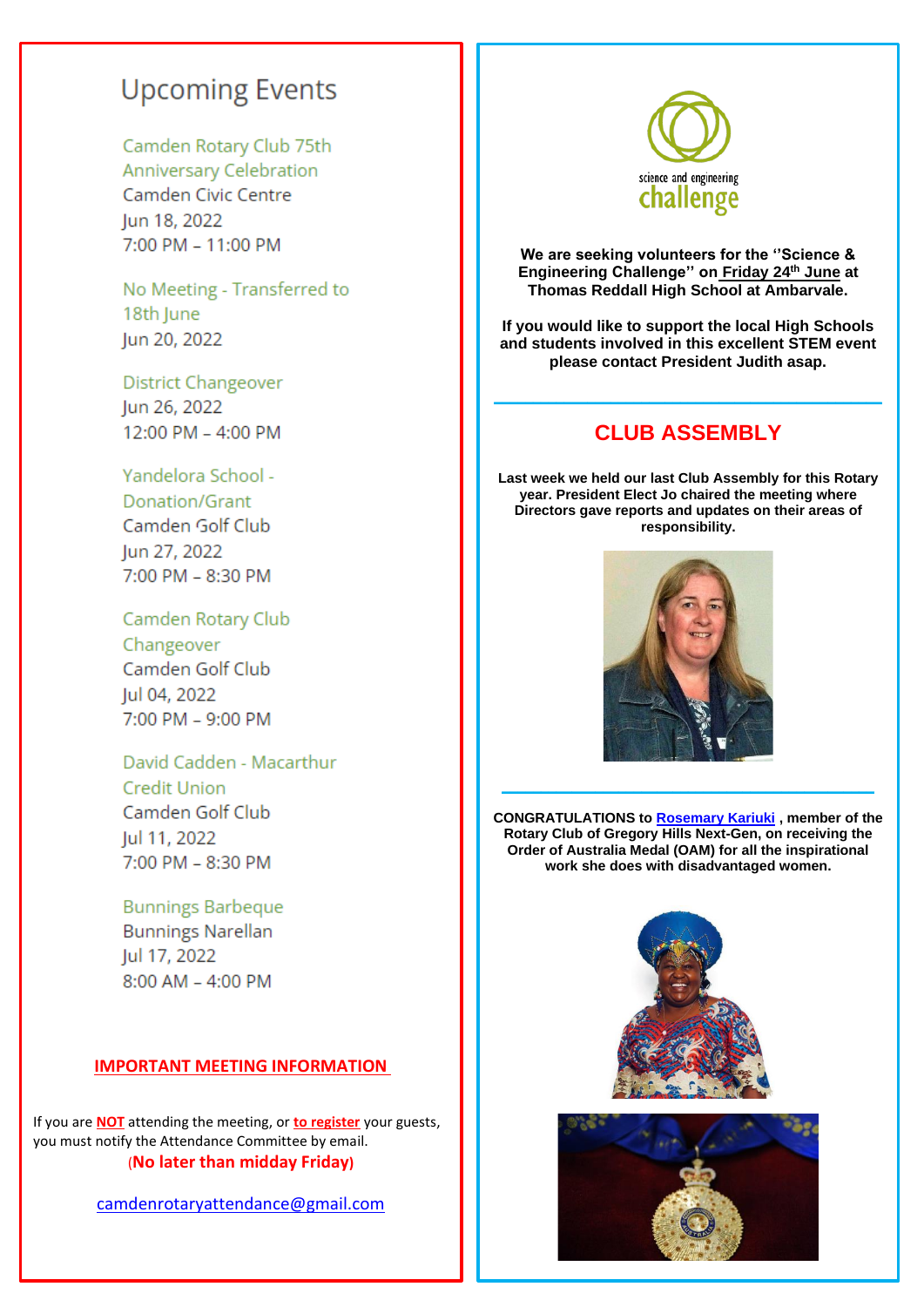#### **JUNE CELEBRATIONS THIS WEEK**







Roy Kellaway - 12th Margaret Harding -12th



Ruth Evans – 18th





Rob & Rachel Elliott –  $23^{rd}$  (32 years)







Andrew Perrin -17<sup>th</sup> (18 years) Roy Kellaway –  $18<sup>th</sup>$  (41 Years)

\_\_\_\_\_\_\_\_\_\_\_\_\_\_\_\_\_\_\_\_\_\_\_\_\_\_\_\_\_\_\_\_\_\_\_\_\_\_\_\_\_\_\_\_\_\_\_





To register for our **District Conference** on **4th & 5th November 2022 at a very special Early Bird price** please click here:

[http://bit.ly/D9675\\_Conf\\_Nov2022](https://bit.ly/D9675_Conf_Nov2022)

RI District 9675 - Changeover Sunday 26 June 2022

**\_\_\_\_\_\_\_\_\_\_\_\_\_\_\_\_\_\_\_\_\_\_\_\_\_\_\_\_\_\_\_\_\_\_\_\_\_\_\_\_\_\_\_\_\_**

Strathfield Golf Club \$45 pp (2 course meal)

<https://www.trybooking.com/BYXPJ>

**Bookings close Sunday 19th June**

**\_\_\_\_\_\_\_\_\_\_\_\_\_\_\_\_\_\_\_\_\_\_\_\_\_\_\_\_\_\_\_\_\_\_\_\_\_\_\_\_\_\_\_\_\_**

## **Be the Lifeblood of Australia**

National Blood Donor Week 13-19 June



In Australia, a new blood donor is needed every four minutes and one blood donation is needed every 18 seconds.

**\_\_\_\_\_\_\_\_\_\_\_\_\_\_\_\_\_\_\_\_\_\_\_\_\_\_\_\_\_\_\_\_\_\_\_\_\_\_\_\_\_\_\_\_**



Between 13<sup>th</sup> and 19<sup>th</sup> of June the world celebrates Men's Health Week. This is a time to bring awareness to health issues that affect men disproportionately and focuses on getting men to become aware of problems they may have or could develop, and gain the courage to do something about it.